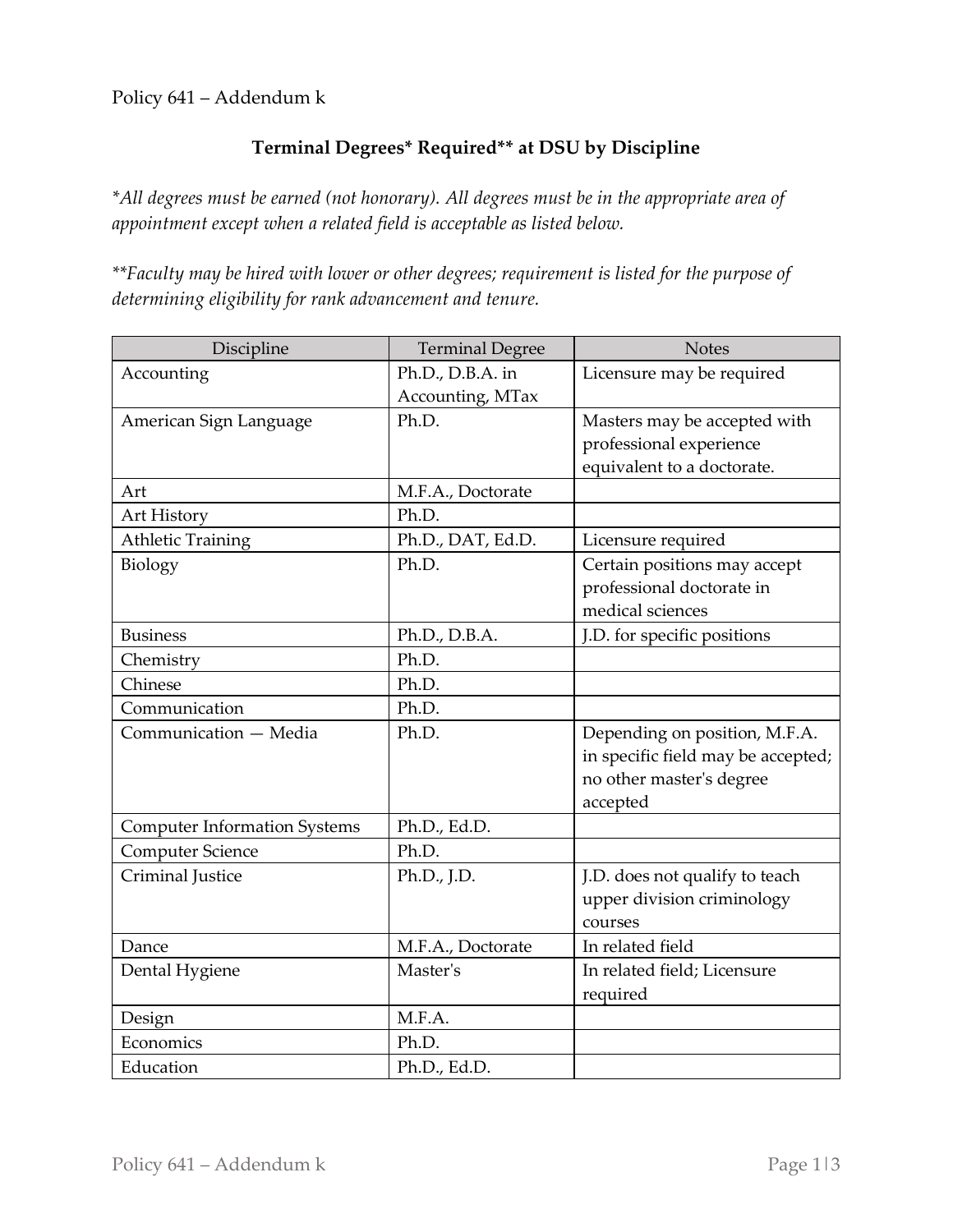| Education - Subject-specific        | Ph.D., Ed.D.        |                                  |
|-------------------------------------|---------------------|----------------------------------|
| Teacher                             |                     |                                  |
| <b>Education positions</b>          |                     |                                  |
| <b>Emergency Medical Services</b>   | Master's            | In related field; Licensure      |
|                                     |                     | required                         |
| Engineering - Computer              | Ph.D.               |                                  |
| Engineering - Electrical            | Ph.D.               |                                  |
| Engineering - Mechanical            | Ph.D.               |                                  |
| English                             | Ph.D.               |                                  |
| English as a Second Language        | Ph.D., Ed.D.        |                                  |
| <b>Environmental Science</b>        | Ph.D.               |                                  |
| <b>Exercise Science</b>             | Ph.D., Ed.D.        |                                  |
| Family & Consumer Science           | Ph.D., Ed.D.        |                                  |
| Finance                             | Ph.D.               |                                  |
| French                              | Ph.D.               |                                  |
| Geology                             | Ph.D.               |                                  |
| History                             | Ph.D.               |                                  |
| Humanities                          | Ph.D.               |                                  |
| <b>Individualized Studies</b>       | Ph.D.               |                                  |
| <b>Information Technology</b>       | Ph.D., D.C.S.       |                                  |
| <b>Integrated Studies</b>           | Ph.D.               |                                  |
| Japanese                            | Ph.D.               |                                  |
| Library                             | M.L.S.              | Or equivalent from ALA           |
|                                     |                     | accredited institution           |
| Mathematics                         | Ph.D.               |                                  |
| Medical Laboratory Science          | Master's in         | No other master's degree         |
|                                     | Clinical/Medical    | accepted                         |
|                                     | Laboratory Science  |                                  |
| Medical Radiography                 | Master's            | In related field; Licensure      |
|                                     |                     | required                         |
| Music                               | D.A., D.M., D.M.A., | Masters may be accepted in       |
|                                     | D.M.E., Ph.D.       | applied music, with professional |
|                                     |                     | experience equivalent to a       |
|                                     |                     | doctorate.                       |
| Nursing                             | Ph.D., D.N.P.,      | Other research-focused nursing   |
|                                     | D.N.Sc., Ed.D.      | doctorates accepted; Licensure   |
|                                     |                     | required                         |
| <b>Operations Management</b>        | Ph.D.               |                                  |
| Philosophy                          | Ph.D.               |                                  |
| <b>Physical Therapist Assistant</b> | D.P.T., M.P.T.      | In related field; Licensure      |
|                                     |                     | required                         |
| Physics                             | Ph.D.               |                                  |
| <b>Political Science</b>            | Ph.D.               |                                  |